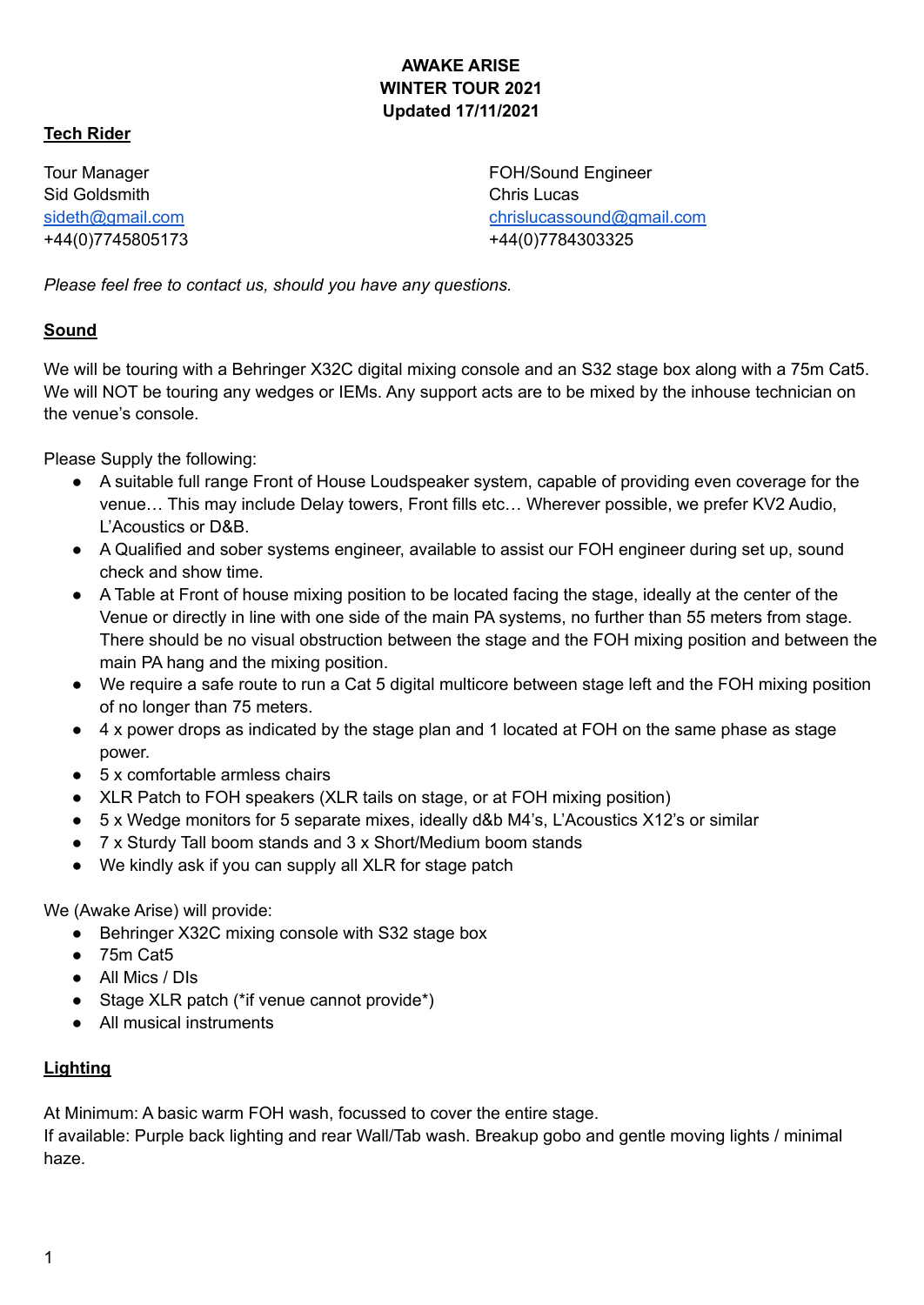## **AWAKE ARISE WINTER TOUR 2021 Updated 17/11/2021**

# **Input Patch**

| <b>CH</b>    | IN/<br>Patch     | <b>Stage</b><br>Box | Label | <b>Source</b>            | Mic/Di *48v                    | Stand etc.       | <b>Stage</b><br>Position                    |
|--------------|------------------|---------------------|-------|--------------------------|--------------------------------|------------------|---------------------------------------------|
| $\mathbf{1}$ | $\mathbf{1}$     |                     |       | Rowan - Vox              | <b>KMS105*</b>                 | Tall Boom        | <b>SR</b>                                   |
| 2            | $\mathbf 2$      |                     |       | Rowan - Fiddle           | DPA 4099*                      |                  | SR                                          |
| 3            | $\mathfrak{Z}$   |                     |       | Rowan - Viola            | DPA 4060*                      |                  | <b>SR</b>                                   |
| 4            | $\overline{4}$   |                     |       | Rowan - Banjo            | $\mathsf{D}\mathsf{I}^{\star}$ |                  | SR                                          |
| 5            | $\mathbf 5$      |                     |       | Jimmy - Vox              | <b>SM58</b>                    | <b>Tall Boom</b> | <b>SCR</b>                                  |
| 6            | 6                |                     |       | Jimmy - Banjo 1          | $\mathsf{D}\mathsf{I}^{\star}$ |                  | <b>SCR</b>                                  |
| 7            | $\overline{7}$   |                     |       | Jimmy - Banjo 2          | C451 B*                        | Short Boom       | <b>SCR</b>                                  |
| 8            | 8                |                     |       | Hannah - Vox             | <b>KMS105</b>                  | Tall Boom        | Centre                                      |
| 9            | $\boldsymbol{9}$ |                     |       | Hannah - Accordion L     | AT ATM350*                     |                  | Centre                                      |
| 10           | 10               |                     |       | Hannah - Accordion R     | AT ATM350*                     |                  | Centre                                      |
| 11           | 11               |                     |       | Hannah - Stomp Board     | Beta 91A*                      |                  | Centre                                      |
| 12           | 12               |                     |       | Hannah - Tap/Swish Board | C451 B*                        | Gooseneck clamp  | Centre                                      |
| 13           | 13               |                     |       | Hannah - Percussion      | C451 B*                        | Short Boom       | Centre                                      |
| 14           | 14               |                     |       | Sid - Vox                | <b>SM58</b>                    | Tall Boom        | SCL                                         |
| 15           | 15               |                     |       | Sid - Guitar             | $\mathsf{D}\mathsf{I}^{\star}$ |                  | SCL                                         |
| 16           | 16               |                     |       | Sid - Double Bass        | $\mathsf{D}\mathsf{I}^{\star}$ |                  | SCL                                         |
| 17           | 17               |                     |       | Hazel - Vox              | <b>KMS105*</b>                 | Tall Boom        | <b>SL</b>                                   |
| 18           | 18               |                     |       | Hazel - Harp             | $\mathsf{D}\mathsf{I}^{\star}$ |                  | $\mathsf{SL}% _{2}\left( \mathbb{Z}\right)$ |
| 19           | 19               |                     |       | Hazel - Harp/Shruti      | C451 B*                        | Short Boom       | <b>SL</b>                                   |
| 20           | 20               |                     |       | Hazel - Melodeon 1L      | Own Mic*                       |                  | $\mathsf{SL}% _{2}\left( \mathbb{Z}\right)$ |
| 21           | 21               |                     |       | Hazel - Melodeon 1R      | Own Mic*                       |                  | $\mathsf{SL}% _{2}\left( \mathbb{Z}\right)$ |
| 22           | 22               |                     |       | Hazel - Melodeon 2L      | Own Mic*                       |                  | SL                                          |
| 23           | 23               |                     |       | Hazel - Melodeon 2R      | Own Mic*                       |                  | SL                                          |
| 24           | 24               |                     |       | $\overline{\phantom{a}}$ | $\blacksquare$                 |                  |                                             |
| 25           | 25               |                     |       | $\overline{\phantom{a}}$ | $\overline{\phantom{a}}$       |                  |                                             |
| 26           | 26               |                     |       | $\overline{\phantom{a}}$ | $\overline{\phantom{a}}$       |                  |                                             |
| 27           | 27               |                     |       | $\overline{\phantom{a}}$ | $\overline{\phantom{a}}$       |                  |                                             |
| 28           | 28               |                     |       | $\overline{\phantom{a}}$ | $\overline{\phantom{a}}$       |                  |                                             |
| 29           | 29               |                     |       | $\overline{\phantom{a}}$ | $\overline{\phantom{a}}$       |                  |                                             |
| 30           | $30\,$           |                     |       | $\overline{\phantom{a}}$ | $\overline{\phantom{a}}$       |                  |                                             |
| 31           | 31               |                     |       | Audience L               | $c214*$                        | Tall Boom        |                                             |
| 32           | 32               |                     |       | Audience R               | $c214*$                        | Tall Boom        |                                             |